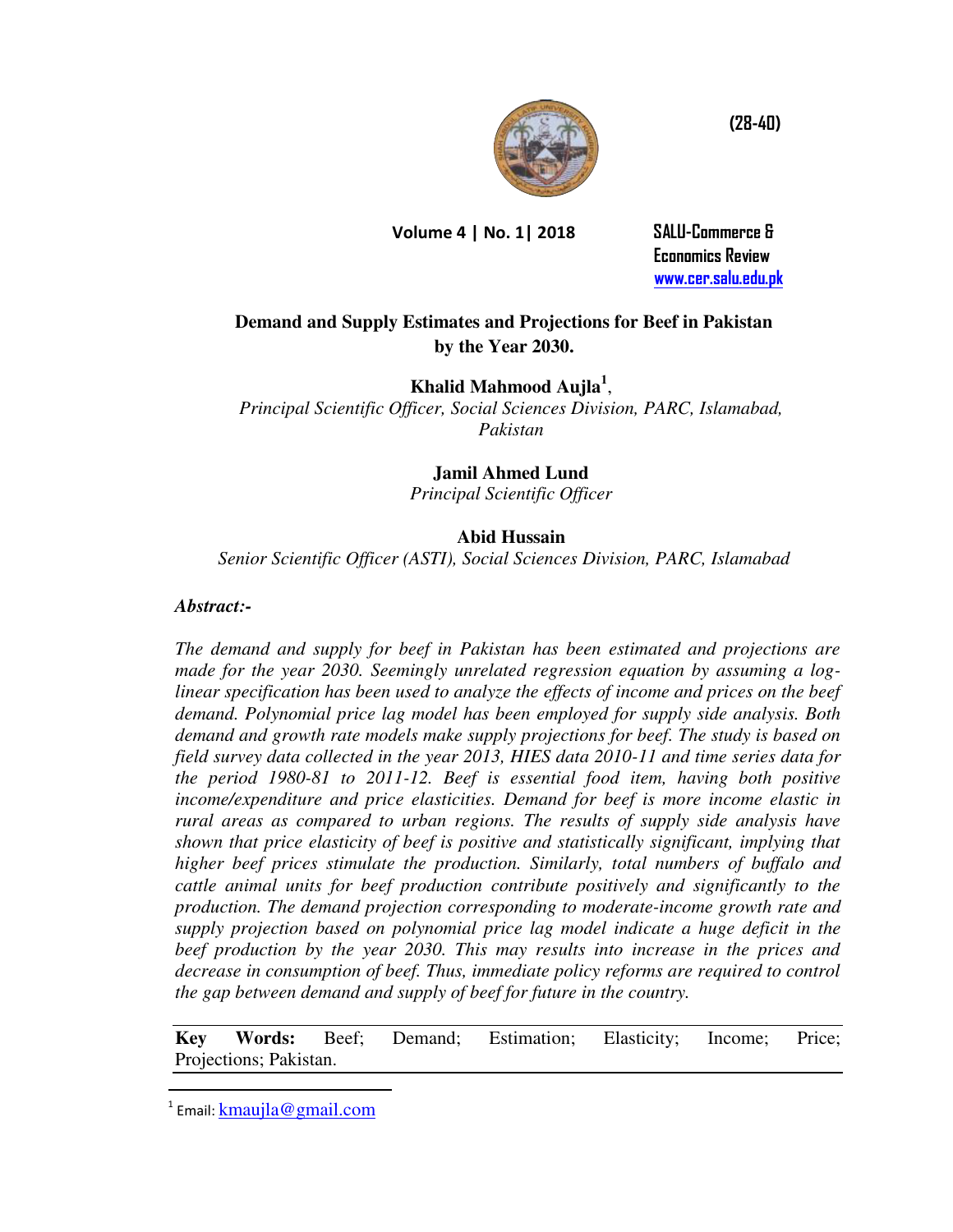### **1. Introduction**

The livestock sector has emerged as a priority sector on policy formulation and occupies a unique position in the national agenda of economic development in the country. The sector contributes approximately 55.4% to the agricultural value added much more than the combined contribution of major and minor crops (37.6%). The livestock sector has been dominated by small holders to meet their needs of milk, meat, and eggs; enhancing nutrition, ensuring food security and generating cash incomes on daily basis. Meat and meat products are important sources of proteins, iron and vitamins in the diet of the people. Total meat production in the country is 3231 thousand tones and beef shares more than half in the total meat production in the country (54.7%). Beef production has grown at annual compound rate of 4.5% from 1980-81 to 2012-13 (Anonymous, 2013).

Pakistan is sixth most populous country in the world with an estimated population of 184.37 millions in 2012-13. Pakistan's urban population is expanding rapidly. The population in urban areas increased from 58.74 million in 2008 to 69.87 million in 2013. Thus, urban population is growing at annual growth rate of 3.5 percent. Rural population was 104.17 million in 2008, increased to 114.5 million in 2013 with annual growth rate of 1.9% (Anonymous, 2013). The population growth, increases in per capita income, remittances and export proceeds are fueling the demand for livestock products (Anonymous, 2011). Moreover, in the low-income countries like Pakistan, the demand for livestock products is more elastic than the demand for cereals (Dastagiri, 2004). This implies that with the rise in per capita income, the demand for livestock products would rise faster in the country. However, prevailing poverty exacerbated by double-digit inflation for the past few years and loss of livelihood due to floods, and power and gas shortages has lowered the public's capacity to purchase meat and other livestock products (Anonymous, 2011a). Official estimates about supply and demand of livestock products in the country made in year 1999-2000 and 2004-05 also depicts a gloomy picture i.e. demands for beef and mutton have already surpassed their production levels, and the supply-demand gaps will get widened with the passage time (Anonymous, 2006).

Thus, information about demand and supply situation of various livestock products is crucial for effective policy formulation for the growth and development of the livestock sector. In this perspective, there is scanty of research work. Few studies have been undertaken solely to analyze demand of livestock products in the country viz. Burney and Akmal (1991), and Bouis (1992). However, Ahmad and Chaudhary (1993) made both demand and supply projections for major livestock products for the year 2000. Similarly, Akmal (1994) made projections for the production and consumption of livestock food in Pakistan for the period 1993-94 through 2004-05. Studies by Bouis, and Ahmad and Chaudhary were based on simple growth models; however, Akmal employed extended linear expenditure system to model the demand for livestock foods, polynomial price lag model to estimate supply response functions for beef, mutton and poultry meat; and stock adjustment model for fish meat production in the country.

In the present study, seemingly unrelated regression equation (SURE) has been used to estimate the effect of various factors on the demand of beef. Both, linear regression and polynomial price lag models have been employed for supply side analysis. This study has been designed to determine beef consumption by income groups, analyze the effect of prices, income and other variables on the demand of beef. Moreover, effects of beef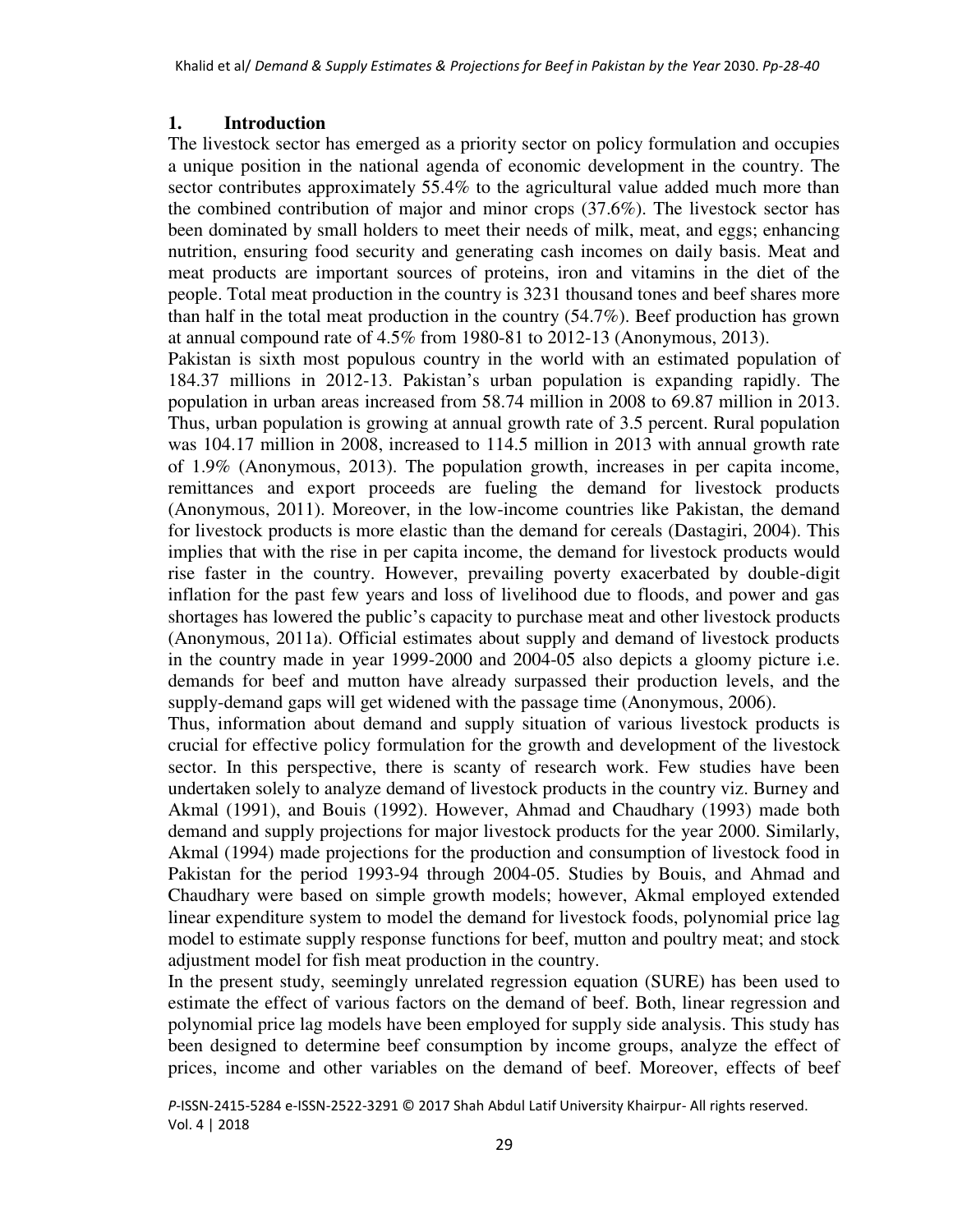prices, fodder prices, number of buffalo and cattle animal units, amount of agricultural credit disbursed by ZTBL and technological progress on beef production have been analyzed. Demand and supply projections of beef towards 2020 and 2030 under different income growth scenarios have been made, prospects of attaining different growth rates in production of beef are examined and policy measures to attain a different set of production growth are suggested.

### **2. Materials and Method**

### **2.1 Demand Analysis**

The demand analysis of beef is based on Household Integrated Economic survey (HIES) data 2010-11 for the whole country, field survey data collected from rural and urban areas of Faisalabad, Lahore and Rawalpindi/Islamabad districts in the year 2013 and national level time series data (1980-81 to 2011-12). HIES is carried out round the year to capture the seasonal variations in consumption of food and expenditures on non-food items. In the HIES (2010-11), about 60% of the sample households were selected from rural areas and 40% from urban localities. Distribution of sampled households by provinces and rural/urban breakdown is given in part I of Table 1.

| <b>Districts</b>           | <b>Regions</b>           |              |               |  |  |  |
|----------------------------|--------------------------|--------------|---------------|--|--|--|
|                            | <b>Rural</b>             | <b>Urban</b> | All           |  |  |  |
|                            | <b>HIES Data 2010-11</b> |              |               |  |  |  |
| Punjab                     | 3980 (57.7)              | 2913 (42.3)  | 6893 (100.0)  |  |  |  |
| Sindh                      | 2270 (56.0)              | 1784 (44.0)  | 4054 (100.0)  |  |  |  |
| Khyber Pakhtunkhwa         | 1857 (64.3)              | 1032(35.7)   | 2889 (100.0)  |  |  |  |
| Balochistan                | 1470 (65.4)              | 776 (34.6)   | 2246 (100.0)  |  |  |  |
| Total                      | 9599 (59.6)              | 6508 (40.4)  | 16107 (100.0) |  |  |  |
| II. Field Survey Data-2013 |                          |              |               |  |  |  |
| Faisalabad                 | 53 (50)                  | 53 $(50)$    | 106(100)      |  |  |  |
| Lahore                     | 47 (46)                  | 56 (54)      | 103(100)      |  |  |  |
| Rawalpindi/Islamabad       | 52(50)                   | 52(50)       | 104(100)      |  |  |  |
| Total                      | 152 (49)                 | 161(51)      | 313 (100)     |  |  |  |

**Table 1. Sample size in the selected districts (field Survey Data-2013)** 

**Note:** figures in parenthesis are percentages

Distribution of the sampled households for field survey data collected in the year 2013 by districts and regions is given in part II of Table 1. In total 313 respondents were interviewed, about half of the respondents were interviewed each from rural and urban areas. Respondents were interviewed purposively from different income groups to capture the differences in consumption of beef by income group categories across rural and urban regions. Sampled household were categorized into five income (expenditure) groups viz. very low, having monthly expenditures of less than Rs.15000; low, of Rs.15001 to 25000; medium, of Rs.25001 to 35000; high, of Rs.35001 to 50000 and very high, of greater than Rs.50000. Field surveys were conducted during February, 2013 in Rawalpindi/Islamabad districts, during June, 2013 in Lahore district and during December, 2013 in Faisalabad district. Seasonal variations in consumption of beef have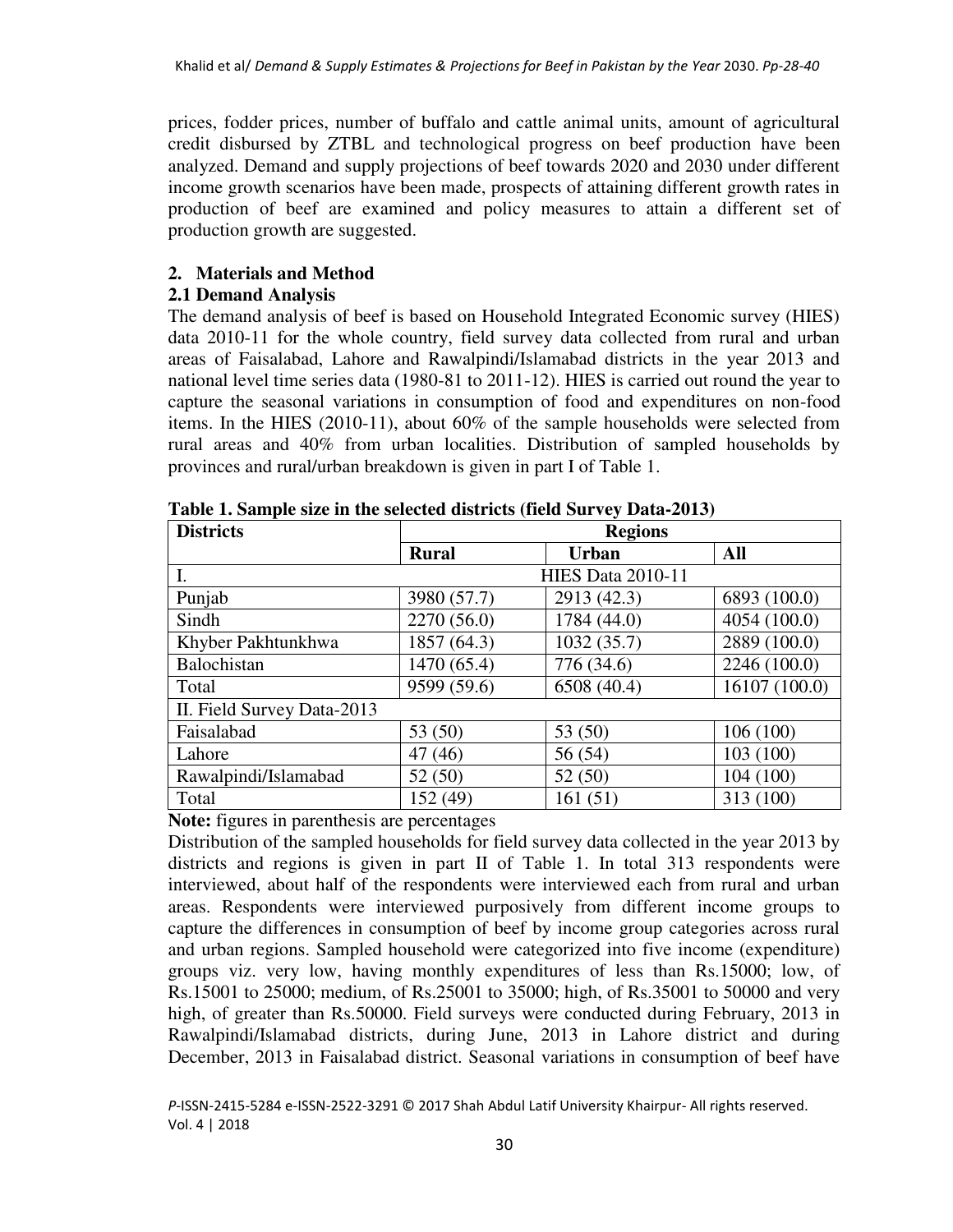also been captured by inquiring the respondents separately about beef consumption during summer and winter seasons.

Most of the earlier work on meat demand is based on a single equation models relating consumption, income (total expenditures) and prices. Thus, following log linear model has been used for beef demand estimation. Where 'Y<sub>i</sub>' is quantity of beef consumed per capita over 30 days, 'PX<sub>1</sub>' is prices of beef (Rs./kg), 'PX<sub>2</sub>' is prices of mutton (Rs./kg), 'PX3' is prices of chicken (Rs./kg), 'PX4' is prices of fish (Rs./kg), '**I**' is the income (or total expenditure) per household per month (Rs.), 'Bi's are the price coefficients and 'Bj' is the income coefficient.

 $Y_i = B + B_1 logPX_1 + B_2 logPX_2 + B_3 logPX_3 + B_4 logPX_4 + B_j logI_j (1)$ 

Demand estimation and projection have been made keeping in view per capita beef availability in the country, beef prices, per capita income (at market prices) over time (from 1980-81 to 2011-12). The variables of beef prices and per capita income were converted into factor cost of the year 2000-01. Data collected through field surveys conducted during 2013 and HIES data 2010-11 have not been used for the purposes of demand estimation and projections, as beef consumption reported by the sampled households does not cover its use at social events and religious festivals. Thus, in this way total beef consumption in the country is underestimated. Demand estimation from the year 2012 was made by multiplying per capita beef availability reported in official sources. Thereafter, based on this estimation, projections for the years 2020 and 2030 are made by using following growth rate model.

 $D = d * N (1 + y * e)$  (2)

Where, 'D' is the total household demand for beef in year t,'d' is the per capita beef demand in base year (2012),  $\mathbf{W}$  is the projected human population in year t,  $\mathbf{v}$  is the growth in per capita income and 'e' is the expenditure elasticity of demand for beef. Considering, trends of increase in urban and rural populations in the country during last five years population projections are made for year 2020 and 2030. It is projected that total population of the country will be 219.79 million by the year 2020, which will further increase to about 283.95 million by the year 2030. It is expected that from year 2013 onward, rural, urban and total population in the country will increase by about 38, 80, and 54% by the year 2030. Low, moderate and high-income growth scenarios were considered for beef demand estimation in the country; these are 2.7, 3.6 and 4.0%, respectively (Table 2). GDP has grown at 3.6% mean annual growth rate during last seven years, thus moderate growth rate is the most realistic future income growth rate. Low and high growth rates are the most pessimistic and optimistic income growth rates in recent past (during last four years), respectively. Population growth rates are assumed at 1.9, 3.5 and 2.5 for rural urban and total, respectively under all income growth scenarios. The growth rates in per capita income are calculated by subtracting the population growth from income growth. Thus, per capita income growth rates under low, moderate and high-income growth scenarios are 0.2, 1.1 and 1.5%, respectively.

*P*-ISSN-2415-5284 e-ISSN-2522-3291 © 2017 Shah Abdul Latif University Khairpur- All rights reserved. Vol. 4 | 2018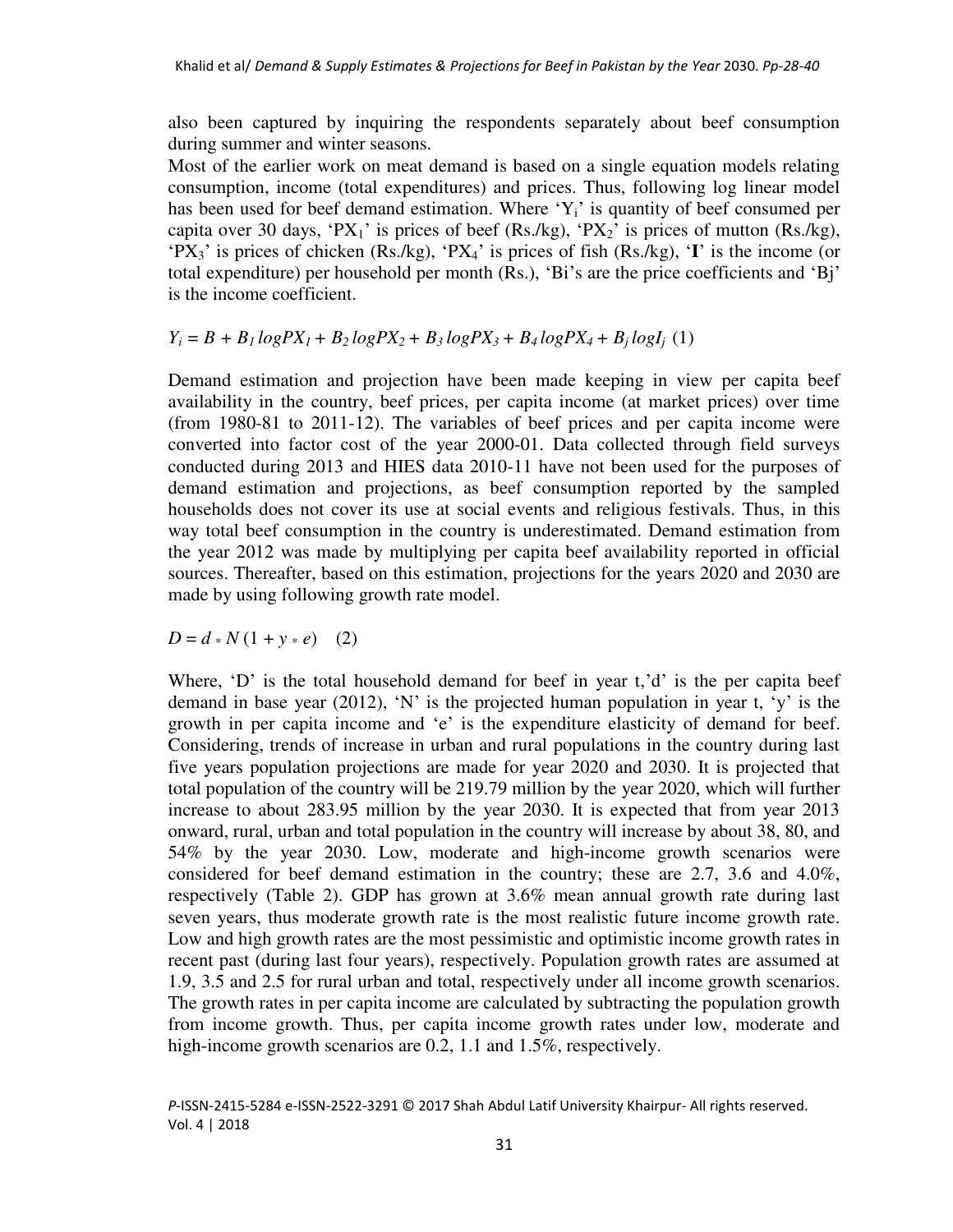| Scenario    | Income |       |     | Per capita income |       |     |
|-------------|--------|-------|-----|-------------------|-------|-----|
|             | Rural  | Urban | All | Rural             | Urban | All |
| Low growth  | 2.0    |       | 2.7 | 0.1               | 0.2   | 0.2 |
| Moderate    | 2.5    | 3.9   | 3.6 | 0.6               | 0.4   |     |
| growth      |        |       |     |                   |       |     |
| High growth | 3.5    | 4.6   | 4.0 |                   |       |     |

**Table 2. Alternative income growth rate assumptions used in demand projects (percent)** 

# **3. Supply Analysis**

Supply side analysis of beef is based on time series data about meat production, meat prices, and prices of inputs (fodder/feed), amount of agricultural credit disbursed by Zari Taraqiati Bank Limited (ZTBL), animal population/animal units and the stage of production technology for the period 1980-81 to 2011-12. Prices as well as other monetary variables were converted at the prices of year 2000-01. Moreover, the projection of supply (production) into future requires knowledge of future values of exogenous variables. The variables exogenous to the model are projected using trend growth over the last thirty years (1980-81 to 2011-12). It is estimated that cattle and buffalo animal units available for beef production in the year 2011-12 were 14.9 million, with per animal unit productivity of 120.8 kg per annum. It is projected that cattle and buffalo animal units available for beef production would be 17.0 and 20.4 million by the year 2020 and 2030, respectively. Growth rates in nominal and real prices of beef from 1980-81 to 2010-2011 were 11.1 and 1.7 percent. Same growth rates in prices have been used for the beef supply projection. The linear regression and polynomial price lag models used for the beef supply projections. The linear regression and polynomial price lag models used for the study are given by equations 3 and 4, respectively. Where 'Yt' is quantity of beef production, 'Xt' is price of current period, 'Xt-1' is one lag price, 'Xt-2' is two lag price, 'F' is fodder/feed prices, 'C' is amount of agricultural credit disbursed by ZTBL, 'B' is number of buffalo animal units for beef production, 'A' is number of cattle animal units for beef production, 'T' is the time, which is a proxy for technological change and 'Bi's are the coefficient of the variables. The supply projections for the commodities are obtained by using the expression given by equation 5. Where, 'S' is supply/production of beef in year t,  $S_0$  is the beef production per animal unit in the base year 'Pg' is growth in nominal prices, 'Ps' is price elasticity of supply for beef; and 'Nt' is projected number of animal units for beef production year t

 $Y_t = B_0 + B_1 \log X_t + B_2 \log F + B_3 \log C + B_4 \log B + B_5 A + B_6 T$  (3)  $Y_t = B_0 + B_1 \log X_t + B_2 \log X_{t-1} + B_3 \log X_{t-2} + B_4 \log F + B_5 \log C + B_6 \log B$  $+ B_7 log A + B_8 T$  (4)  $S_t = S_0 * N_t (1 + P_g * P_s)$  (5)

# **4. Results and Discussion**

### **Distribution of the Sampled Households by Income groups and Regions**

Distributions of the sampled household across different income groups by regions based on HIES data 2010-11 and field survey data-2013 have been given in part I and II of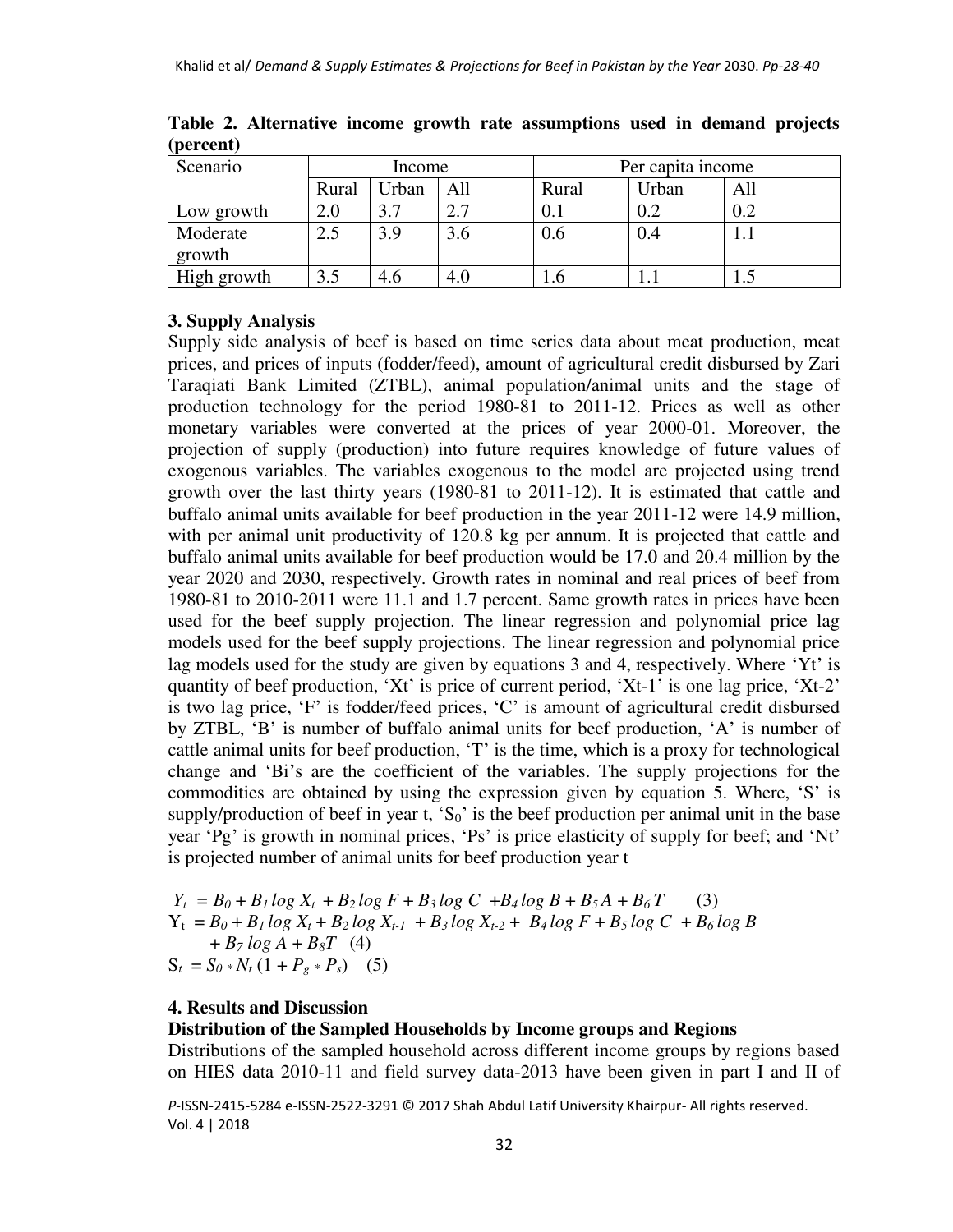Table-3, respectively. Analysis of HIES data 2010-11 reflected that one-third of the sampled households (33.6%) were in very low-income group in the country. About another one-third of the households (30.5%) were in low-income group. While, remaining households (35.6%) were in medium, high and very high-income groups. In rural areas, about 41% and in urban areas 23% of the households were in very lowincome group. Percentage of the households in low-income group was quite similar by regions; about 30 and 32% of the households in rural and urban areas were in low-income group, respectively. About 15% of the households in rural areas and 20% in urban areas were in medium income group. Percentages of households in high and very high-income groups were lower in rural areas than in urban areas. As already stated, during field survey conducted in the year 2013, respondents were interviewed purposively from different income groups to capture the differences in consumption of beef by income group categories. However, households categorization into income (expenditure) groups indicated that majority of the households were in low income group both in rural (32.2%) and urban regions (24.8%), followed by in medium, very high, high and very low income groups.

|                | Income groups               |            |               |           |            |       |  |  |
|----------------|-----------------------------|------------|---------------|-----------|------------|-------|--|--|
| <b>Regions</b> | Very Low                    | Low        | Medium        | High      | Very High  | All   |  |  |
|                | ( <b>Rs.1500</b> )          | (Rs.15001) | $(Rs.25001 -$ | (Rs.3500) | (Rs.50001) |       |  |  |
|                | $\Omega$                    | $-25000$   | 35000)        | $1-50000$ | $&$ above) |       |  |  |
|                | <b>I-HIES Data 2010-11</b>  |            |               |           |            |       |  |  |
| Rural          | 3887                        | 2840       | 1412 (14.7)   | 825(8.6)  | 613(6.4)   | 9577  |  |  |
|                | (40.6)                      | (29.7)     |               |           |            | (100) |  |  |
| Urban          | 1522                        | 2073       | 1293 (19.9)   | 824       | 793 (12.2) | 6505  |  |  |
|                | (23.4)                      | (31.9)     |               | (12.7)    |            | (100) |  |  |
| All            | 5409                        | 4913       | 2705 (16.8)   | 1649      | 1406(8.7)  | 16082 |  |  |
|                | (33.6)                      | (30.5)     |               | (10.3)    |            | (100) |  |  |
|                | <b>II-Field Survey Data</b> |            |               |           |            |       |  |  |
| Rural          | 15(9.9)                     | 49 (32.2)  | 39(25.7)      | 24(15.8)  | 25(16.4)   | 152   |  |  |
|                |                             |            |               |           |            | (100) |  |  |
| Urban          | 21(13.0)                    | 40(24.8)   | 36(22.4)      | 29(18.0)  | 35(21.7)   | 161   |  |  |
|                |                             |            |               |           |            | (100) |  |  |
| All            | 36(11.5)                    | 89(28.4)   | 75(24.0)      | 53(16.9)  | 60(19.2)   | 313   |  |  |
|                |                             |            |               |           |            | (100) |  |  |

**Table 3. Distribution of the sampled households by monthly income (expenditures) groups and regions in the study area** 

Note: figures in parenthesis are percentages

#### **Per capita Beef consumption by Income Groups and Regions**

Detailed findings about mean per capita beef consumption (kg per annum) by income groups and rural/urban break down have been given in table 4. Analysis of HIES data 2010-11 revealed that per person consumption of beef was high in urban areas than in rural areas of the country. Mean per capita per annum beef consumptions in rural and urban areas and overall basis were 2.4, 3.0 and 2.7 kg, respectively. Per capita beef consumption was the highest by high-income group rural households and very high-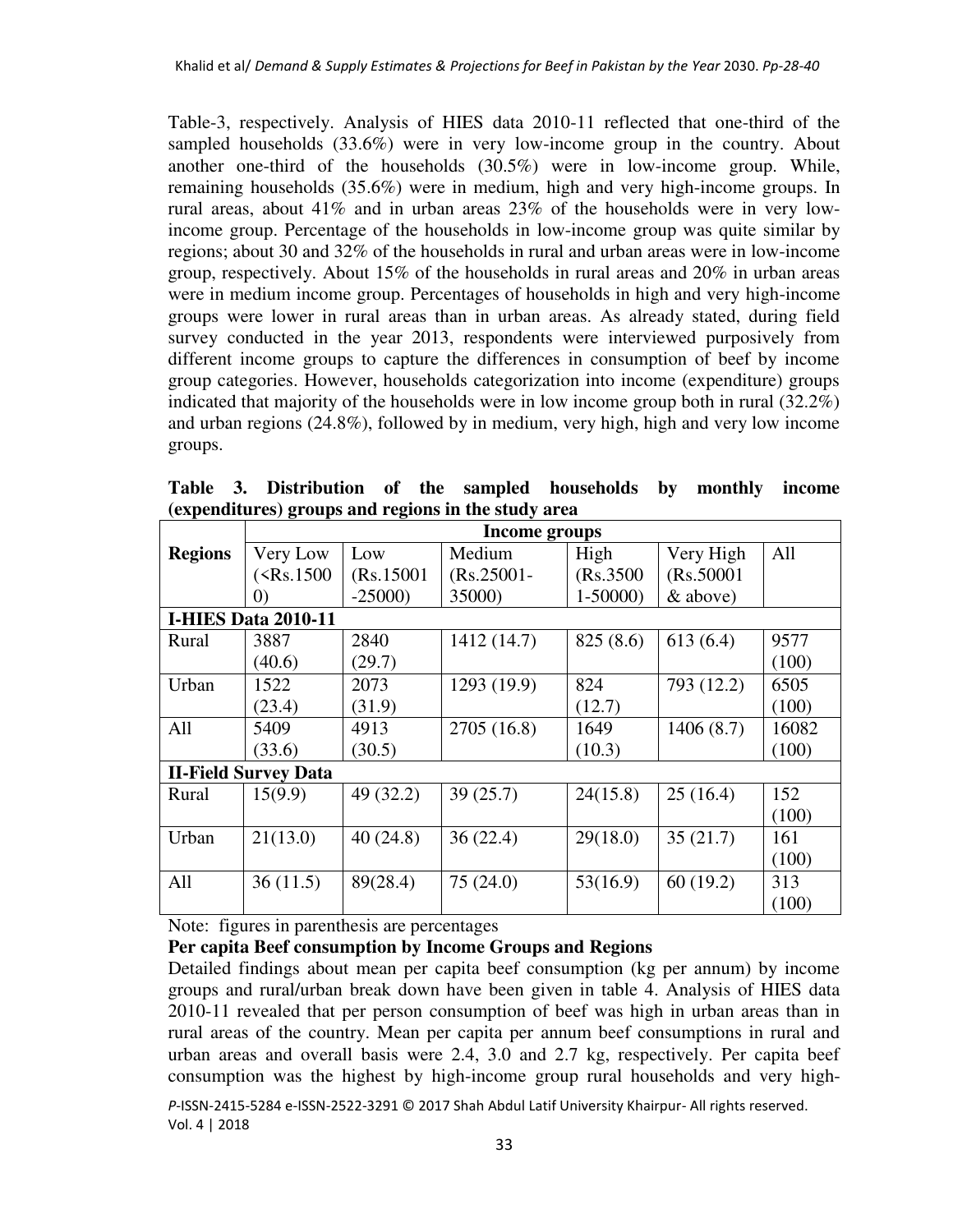income group urban households. Analysis of field survey data-2013 showed that per capita beef consumption was high in rural areas than in urban areas of the selected districts. Mean beef consumptions per capita per annum in the surveyed rural, urban areas and on overall basis were 4.2, 3.4 and 3.8 kg, respectively. Per capita beef consumption was the highest by low-income group rural households and very high-income urban households. Per capita beef consumption per annum in the year 2011-12 based on total availability of meat in the country was 8.8 kg. These figures are quite higher than per capita beef consumption estimated based on both HIES data 2010-11 and field survey data-2013. As the former data is based on total meat availability in the country, after deducting quantity of meat exported or smuggled; while later are solely based on household meat consumptions at household level, thus do not take into account meat consumed at social events and religious festivals.

**Table 4. Per capita consumption of beef for rural, urban and pooled population by income groups in the study area (kgs per annum)** 

|                              | Income groups               |          |           |          |           |          |  |  |
|------------------------------|-----------------------------|----------|-----------|----------|-----------|----------|--|--|
| Regions                      | Very                        | Low      | Medium    | High     | Very High | All      |  |  |
|                              | Low                         |          |           |          |           |          |  |  |
|                              | <b>I.</b> HIES Data 2010-11 |          |           |          |           |          |  |  |
| Rural                        | 2.0(4.4)                    | 2.5(3.7) | 3.3(4.2)  | 4.3(5.0) | 3.4(4.6)  | 2.4(4.3) |  |  |
| Urban                        | 2.4(3.8)                    | 3.1(4.6) | 3.3(4.4)  | 3.2(4.0) | 4.6(5.3)  | 3.0(4.4) |  |  |
| All                          | 2.1(4.2)                    | 2.7(4.1) | 3.3(4.3)  | 3.6(4.5) | 4.6(5.2)  | 2.7(4.3) |  |  |
| <b>II.</b> Field Survey Data |                             |          |           |          |           |          |  |  |
| Rural                        | 1.6(2.0)                    | 4.9(6.4) | 4.0(4.0)  | 4.6(5.5) | 4.3(5.0)  | 4.2(5.2) |  |  |
| Urban                        | 1.8(2.4)                    | 1.4(2.7) | 5.3(15.0) | 2.4(2.5) | 5.5(9.7)  | 3.4(8.7) |  |  |
| All                          | 1.7(2.6)                    | 3.3(5.4) | 4.6(10.7) | 3.4(4.2) | 5.0(8.1)  | 3.8(7.2) |  |  |

**Note:** Figures in parenthesis are standard deviations

# **5. Expenditure Elasticities**

Expenditure elasticity estimates for beef based on all data types are given in Table 5. The expenditure elasticities for beef have expected positive signs, indicating that it is a normal good. This implies that an increase in consumers' income would create more demand for beef in the country. Bouis (1992) also reported positive expenditures elasticity for beef in Pakistan. Similarly, Haq et al. (2011) also found positive elasticities for meat demand in their study about food demand patterns in Punjab province of Pakistan. Based on both HIES data 2010-11 and field survey data-2013, comparatively high elasticities were obtained in rural regions than urban regions. Thus, it is found that demand for beef is more income elastic in rural areas than in urban regions. Results of field survey data also revealed that demand for beef is highly income elastic (>1.0) for medium and very lowincome group households in both rural and urban areas.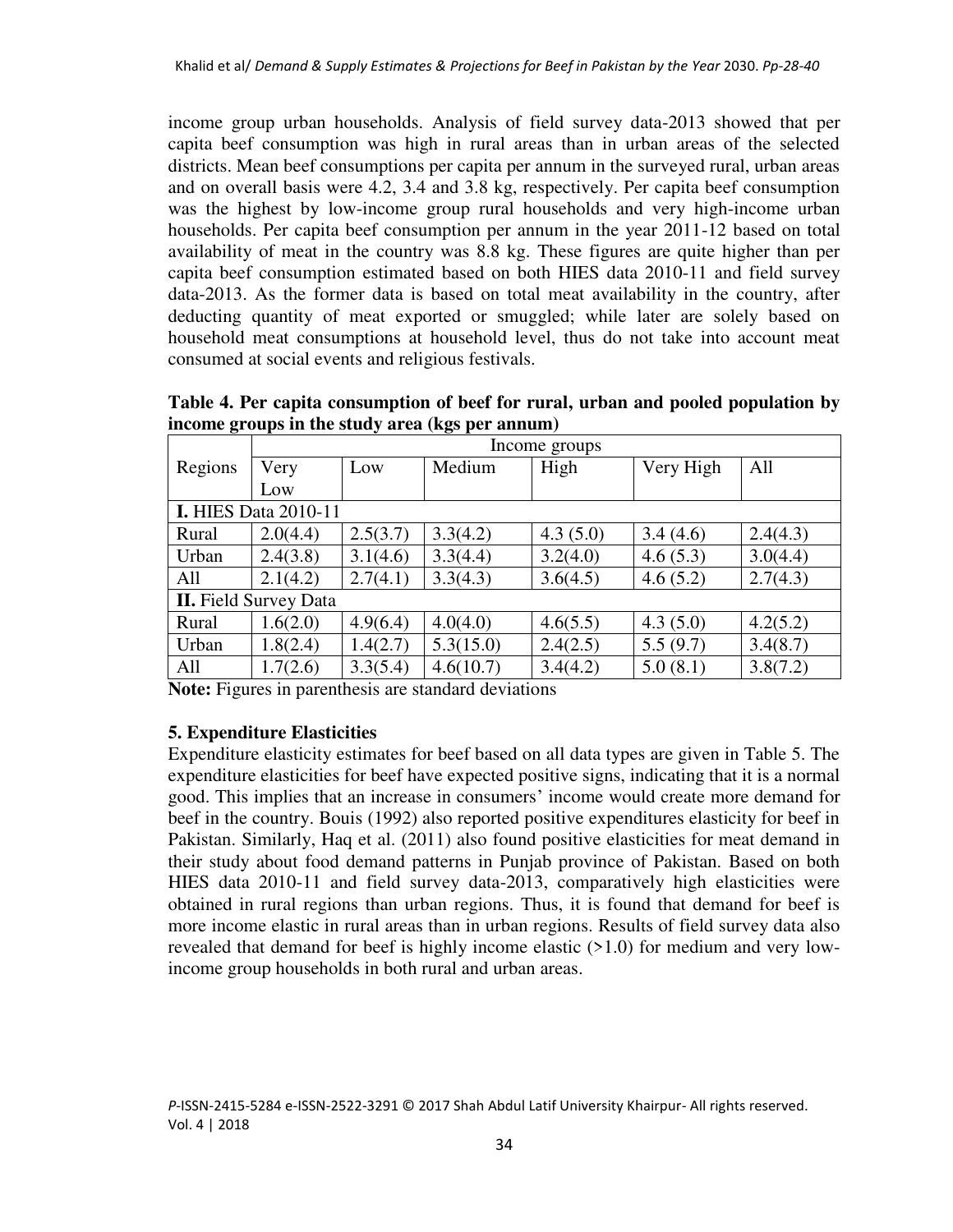|                                                                         | Income groups              |          |          |         |            |           |  |  |
|-------------------------------------------------------------------------|----------------------------|----------|----------|---------|------------|-----------|--|--|
| Region                                                                  | Very Low                   | Low      | Medium   | High    | Very High  | All       |  |  |
| S                                                                       |                            |          |          |         |            |           |  |  |
|                                                                         | <b>I.HIES Data 2010-11</b> |          |          |         |            |           |  |  |
| Rural                                                                   | $0.306*$                   | $0.412*$ | 0.310    | 0.521   | $-0.400$   | $0.379*$  |  |  |
|                                                                         | (6.790)                    | (3.687)  | (0.916)  | (0.909) | $(-1.487)$ | (19.987)  |  |  |
| Urban                                                                   | $0.447*$                   | $0.376*$ | 0.153    | 0.358   | $0.422**$  | $0.273*$  |  |  |
|                                                                         | (5.396)                    | (2.659)  | (0.477)  | (0.744) | (2.542)    | (12.314)  |  |  |
| All                                                                     | $0.372*$                   | $0.446*$ | 0.220    | 0.395   | $0.259***$ | $0.373*$  |  |  |
|                                                                         | (9.360)                    | (5.005)  | (0.908)  | (1.066) | (1.790)    | (26.617)  |  |  |
|                                                                         | II. Field Survey Data      |          |          |         |            |           |  |  |
| Rural                                                                   | 1.154                      | 0.900    | 2.285*** | 0.537   | 0.658      | 0.383     |  |  |
|                                                                         | (1.490)                    | (0.451)  | (1.853)  | (0.514) | (0.787)    | (0.459)   |  |  |
| Urban                                                                   | 1.240                      | 0.756    | $1.141*$ | 0.537   | 0.658      | 0.235     |  |  |
|                                                                         | (0.767)                    | (0.451)  | (2.853)  | (0.514) | (0.787)    | (1.531)   |  |  |
| All                                                                     | $1.249***$                 | 0.438    | 2.183    | 0.287   | 0.570      | $0.332**$ |  |  |
|                                                                         | (1.912)                    | (0.506)  | (1.652)  | (0.248) | (1.189)    | (1.970)   |  |  |
| III. National Level time Series Data/economic Survey of Pakistan (1980- | $0.642**$                  |          |          |         |            |           |  |  |
| 81 to 2011-12)                                                          |                            |          |          |         |            | (2.41)    |  |  |

**Table 5. Expenditure (income) elasticities by regions and income groups** 

Note: Figures in parenthesis are t-values, \*, \*\* and \*\*\* indicate 1, 5 and 10% levels of significance, respectively

### **6. Prices for different Meat Commodities and Price Elasticities**

Per unit prices for different meat, types by regions are given in Table 6. Prices of beef, mutton and fish are higher in the urban areas than in rural localities. While, prices of chicken are comparatively higher in rural areas than urban regions. Main reasons for prices differences are locus of production, transportation costs i.e. cattle, buffalo, and small ruminants are produced in rural areas and are transported to urban regions; while, chicken in produced mainly in semi-urban and urban areas and transported to rural localities. The estimates of elasticities of own and cross prices are given in Table 7. Own prices elasticities of mutton, chicken and fish have expected negative sign; while, that of beef has a positive sign. This means that instead of increase in beef prices in real terms over time, an increase in its demand has occurred. However, increase in real prices of all other meat types have resulted into reduction in their demand. Most of the cross price elasticities have expected positive signs i.e. an increase in the prices results into a rise in consumption of other commodities.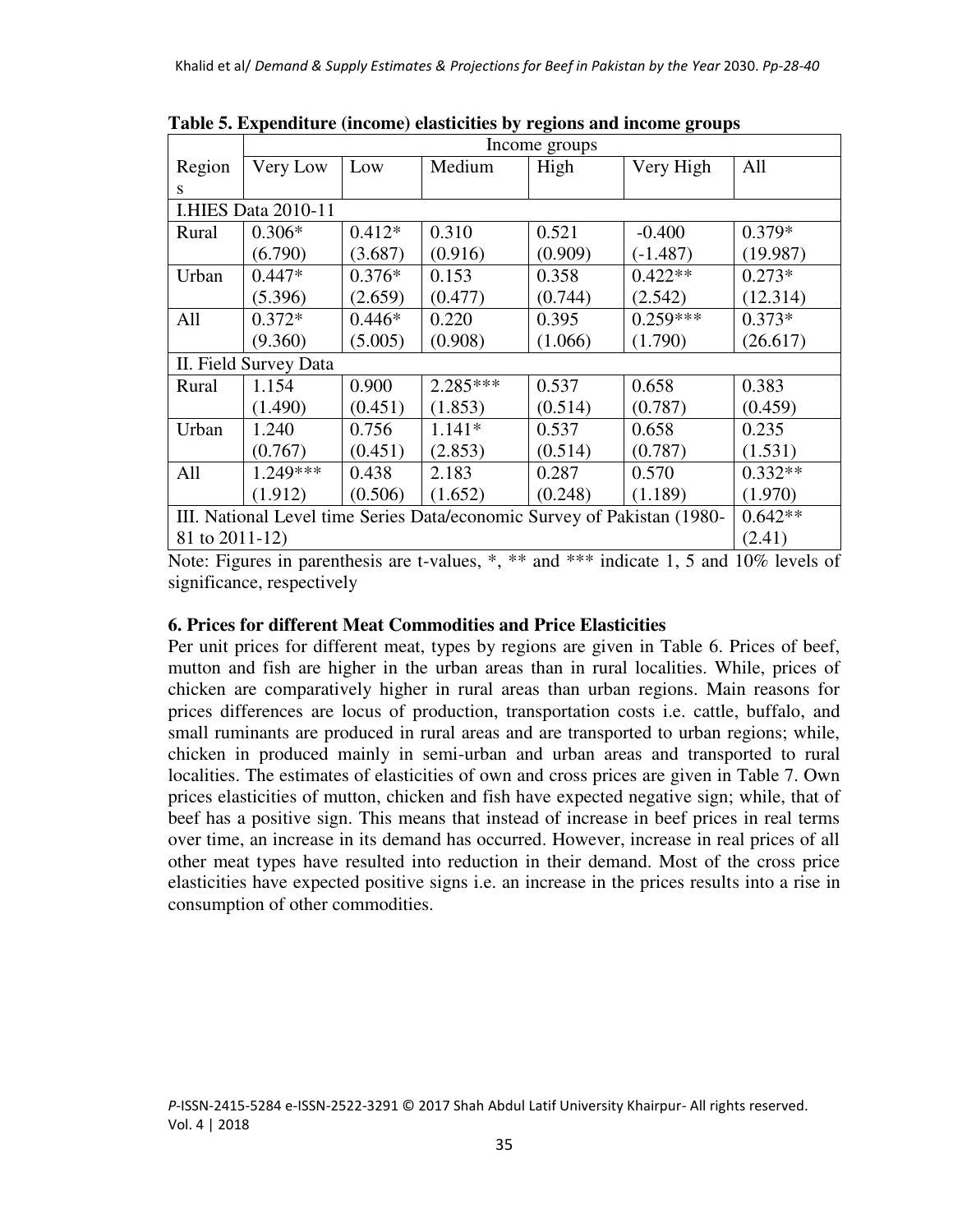|                             | $\frac{1}{2}$ of 1 hold for three can meat commodities $(1.67 \text{ m})$<br>Commodities |        |         |           |  |  |
|-----------------------------|------------------------------------------------------------------------------------------|--------|---------|-----------|--|--|
| Regions                     | <b>Beef</b>                                                                              | Mutton | Chicken | Fish      |  |  |
| I.HIES Data 2010-11         |                                                                                          |        |         |           |  |  |
| Rural                       | 215.3                                                                                    | 387.5  | 202.8   | 180.2     |  |  |
| Urban                       | 233.0                                                                                    | 401.0  | 199.4   | 182.5     |  |  |
| Pooled                      | 223.0                                                                                    | 394.7  | 201.3   | 181.3     |  |  |
| II. Field Survey Data-2013  |                                                                                          |        |         |           |  |  |
| Rural                       | 289.3                                                                                    | 546.9  | 219.4   | 269.1     |  |  |
| Urban                       | 309.2                                                                                    | 582.8  | 217.6   | 285.4     |  |  |
| Pooled                      | 298.3                                                                                    | 568.1  | 218.5   | 277.7     |  |  |
| Economic<br>of<br>Survey    | 252.4                                                                                    | 482.0  | 150.0   | $148.7**$ |  |  |
| Pakistan in the fiscal year |                                                                                          |        |         |           |  |  |
| $2011 - 12*$                |                                                                                          |        |         |           |  |  |

**Table 6. Prices for different meat commodities** (Rs./kg)

Notes: \*At the base of 2007-08 \*\* Pakistan Statistical Year Book 2011-12

| Table 7. Own and cross price elasticities (National level time series data) |  |  |  |  |
|-----------------------------------------------------------------------------|--|--|--|--|
|-----------------------------------------------------------------------------|--|--|--|--|

| Commodities | Beef      | Mutton      | Chicken          | Fish                 | $R^2$ |
|-------------|-----------|-------------|------------------|----------------------|-------|
| Beef        | $1.096*$  | $0.824*$    | 0.020(0.107)     | 0.030(0.339)         | 0.92  |
|             | (3.678)   | $(-2.698)$  |                  |                      |       |
| Mutton      | 1.469*    | $-0.989**$  | $-0.102(-0.367)$ | $\mid$ 0.625 (4.765) | 0.80  |
|             | (3.372)   | $(-2.214)$  |                  |                      |       |
| Chicken     | $1.924**$ | $-1.766***$ | $-0.189(-0.330)$ | $0.571**$ (2.116)    | 0.90  |
|             | (2.148)   | $(-1.923)$  |                  |                      |       |
| Fish        | 0.206     | $-0.048$    | 0.031(0.290)     | $-0.182*$ $(-3.653)$ | 0.64  |
|             | (1.239)   | $(-0.283)$  |                  |                      |       |

**Note:** Figures in parenthesis are t-values, \*, \*\* and \*\*\* indicate 1, 5 and 10% levels of significance, respectively.

# **7. Beef Demand Estimation and Projections**

Total demand for beef in the year 2012 is estimated at about 1590 thousand tones (Table 8). The demand projections for the year 2020, corresponding to the scenario of 2.7% GDP growth (low-income growth), and 3.6% GDP growth (moderate income growth) and of 4.0% GDP growth (high-income growth) are 2183, 3300 and 3797 thousand tones, respectively. During 2012-2020, the demand for beef will grow at annual compound growth rates of 4.0, 9.6 and 11.5%, respectively under low, medium and high-income growth scenarios, respectively. Total demands for beef for the year 2030 under low, medium and high income growth scenarios are projected at 2820, 4263, and 4905 thousand tones, respectively. During 2012-2030, the demand for beef will grow at annual compound growth rates of 3.2, 5.6 and 6.5% under low, medium and high-income growth scenarios, respectively.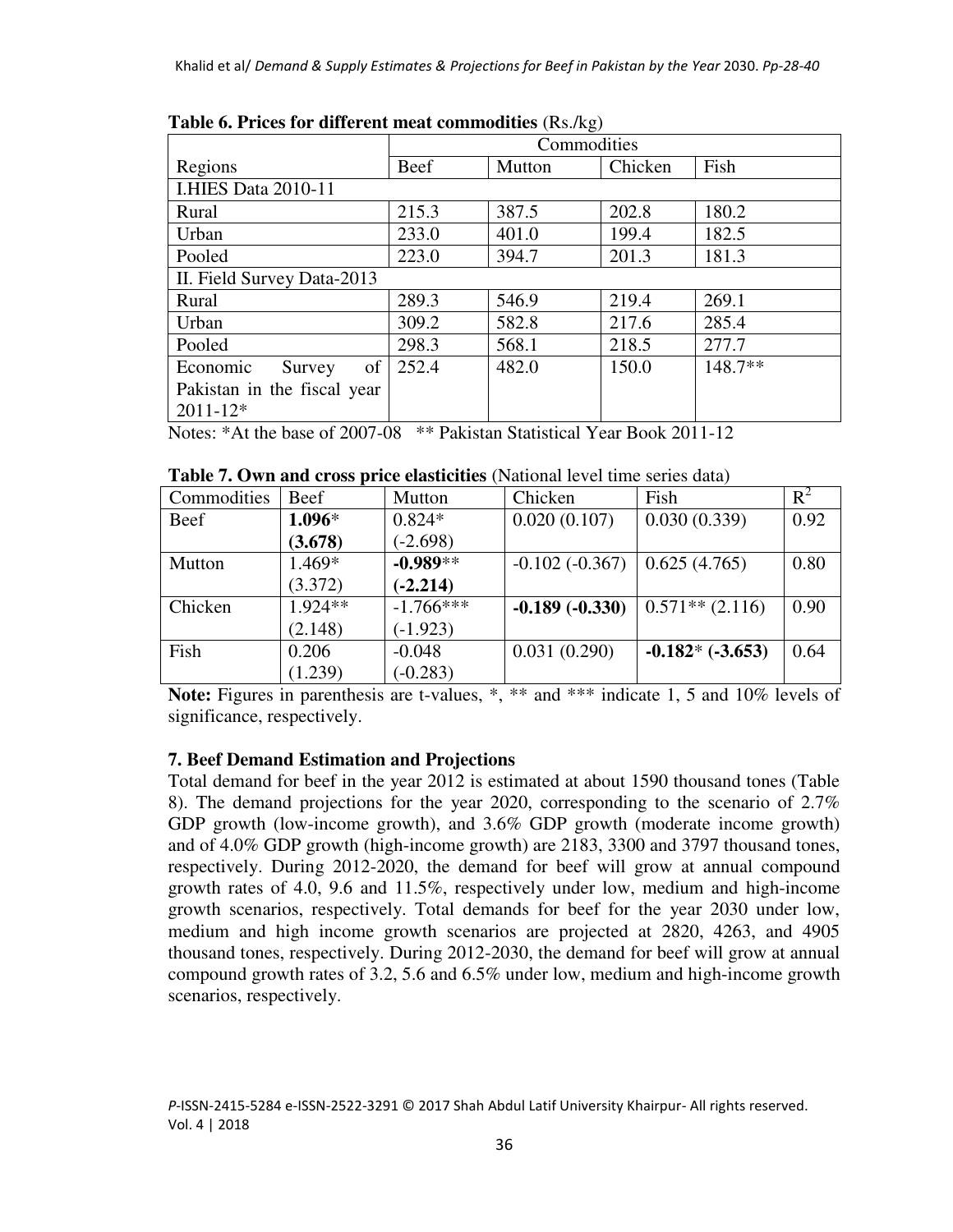| Commodity          | Years  |        |        | Average growth rates $(\% )$ |           |  |
|--------------------|--------|--------|--------|------------------------------|-----------|--|
|                    | 2012   | 2020   | 2030   | 2012-2020                    | 2012-2030 |  |
| Low income growth  |        | 2182.5 | 2819.6 | 4.0                          | 3.2       |  |
| Medium<br>income   | 1590.2 | 3300.1 | 4263.4 | 9.6                          | 5.6       |  |
| growth             |        |        |        |                              |           |  |
| High income growth |        | 3796.7 | 4905.1 | 11.5                         | 6.5       |  |

**Table 8. Demand estimation and projections for meat in Pakistan in different years.** 

Source: National Level time Series Data Note: The units of beef demand are thousand tones and 2012 is considered as base year

# **8. Beef Supply in Pakistan**

### **8.1 Estimates of Linear Regression Model**

The estimated coefficients of linear regression model are presented in equation 6. The coefficient of price for beef is positive and statistically significant, implying that higher prices stimulate beef production in the country. Similarly, the coefficient of number of buffalo animal units for beef production is statistically significant with a positive sign, indicating that an increase in buffalo population would increase beef production in the country.

 $Yt = 1.101 + 0.455Xt + 0.084F + 0.044C + 0.455B + 0.109A + 0.007T$  (6)  $(2.014)$ <sup>\*\*\*</sup> $(2.560)$ <sup>\*</sup>  $(1.125)$   $(1.072)$   $(2.600)$ <sup>\*</sup>  $(0.754)$   $(1.450)$  $R^2 = 0.983$  Adjusted  $R^2 = 0.979$ F-statistic=238.040 Prob (F-statistic) =0.000 Durban-Watson stat=1.030 Note:  $*$  and  $***$  are significant at 1 and 5 percent levels, respectively.

The polynomial price lag model estimates are presented in equation 7. Fodder price elasticity for beef production is positive and statistically significant, indicating that in spite of a rise in fodder prices the production has increased. More specifically, it means that buffalo and cattle are good converters of fodder into products of highly nutritive value. According to results of polynomial price lag model, increase in both buffalo and cattle animal units for beef production would increase its supply in the country. Most of the other variables both in linear and polynomial price lag models have expected signs but are statistically insignificant. Time variable have expected positive sign, indicating improvement in beef production technology over time; however, it is non-significant in statistical perspective. Thus, technological improvement in the production, processing and distribution of beef would be required to increase beef production in the country. Technological advancement for increasing livestock production has also been confirmed by past studies (Anonymous, 1995).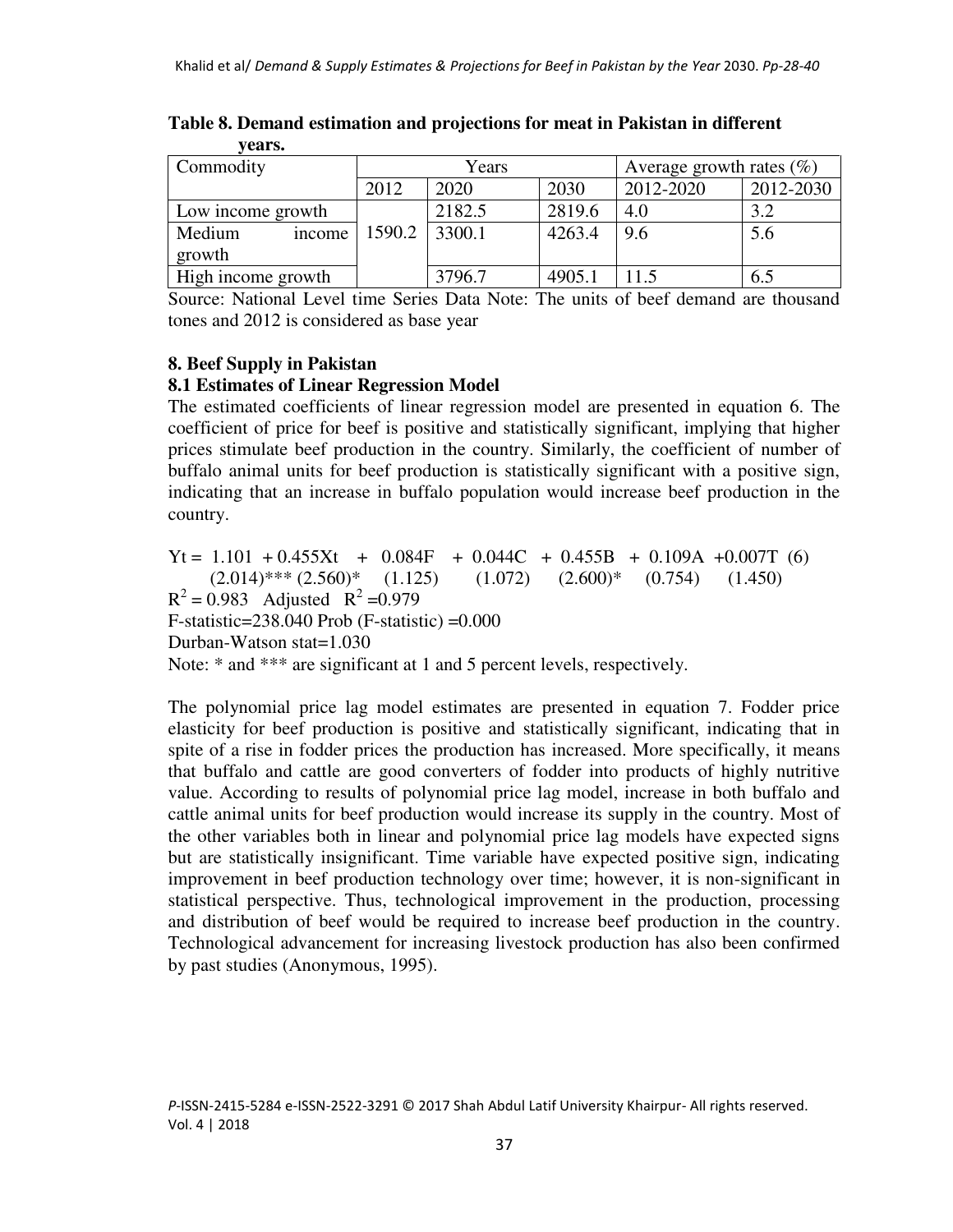$Yt = 0.601 + 0.123Xt + 0.032Xt - 1 + 0.555Xt - 2 + 0.095F - 0.005C + 0.904B$  $(1.591)$   $(0.629)$   $(0.123)$   $(3.131)^*$   $(1.748)^{***}$   $(-0.146)$   $(2.858)^*$  $+ 0.330A + 0.003T$  (7)  $(3.287)^*$   $(1.051)$ 

 $R^2 = 0.992$  Adjusted  $R^2 = 0.990$  $F-statistic=343.565$  Prob ( $F-statistic$ ) =0.000 Durban-Watson stat=1.664 Note:  $*$  and  $***$  are significant at 1 and 5 percent levels, respectively.

### **9. Supply Projections and Demand-Supply Situation**

The price elasticity used for making beef supply projection based on linear regression model is 0.455 (equation 6) and obtained by summing elasticity estimates of current year, previous year and year before previous year based on polynomial model (equation 7) is 0.710. In the year 2012, production of beef in the country was 1769.0 thousand tones (Anonymous, 2013). The findings based on linear regression model project that production of beef in the years 2020 and 2030 would be about 2157.3 and 2588.8 thousand tones, respectively. The polynomial price lag model projects that in years 2020 and 2030, beef supply would be 2215.4 and 2658.8 thousand tones, respectively. Thus based on linear and polynomial price lag models, beef supply would grow at annual compound rates of 2.1 and 2.3 percent by year 2030, respectively. During last thirty-two years (1980-81 to 2011-12), beef production has grown at 4.6 percent per annum. Thus, it is projected beef production would grow at about half of the former pace. Dominance of non-commercialized cattle and buffalo farming mainly for milk production with small herd size is the main reason decreasing growth rate in beef production. Pre-feasibilities studies conducted on calf fattening indicate that economical herd size is 24 heads (Anonymous, 2014). While average cattle and buffalo herd sizes in the country are 4.8 and 4.6 respectively (Anonymous, 2006a). Low pace of technological adoption, increasing cost of production and diminishing farmers' capacity to invest in calf fattening are other reasons of decrease in growth rate of beef production.

The base year data (2012) show that there is excess of beef in the country i.e. demand closely followed the supply. Total demand and supply of beef in the country were 1590.2 and 1769.0 thousand tones, respectively. It is projected that by the year 2020, total demand and supply would be 3300.1 and 2215.4 thousand tones, respectively. Therefore, deficit in beef supply would be 1084.7 thousand tones. Total demand and supply of beef by the year 2030 are projected at 4263.4 and 2658.5 thousand tones, respectively. Thus, deficit in beef supply would by 1604.9 thousand tones.

### **10. Conclusion & Recommendations**

Beef is an essential food item, having positive income elasticity. The consumption behavior reveals that urban population on an average consumes more beef than rural population in the country. Beef consumption is increasing with income group hierarchies, from very low to very high income groups both in rural and urban regions. The demand for beef is more income elastic in rural areas as compared to urban regions. This implies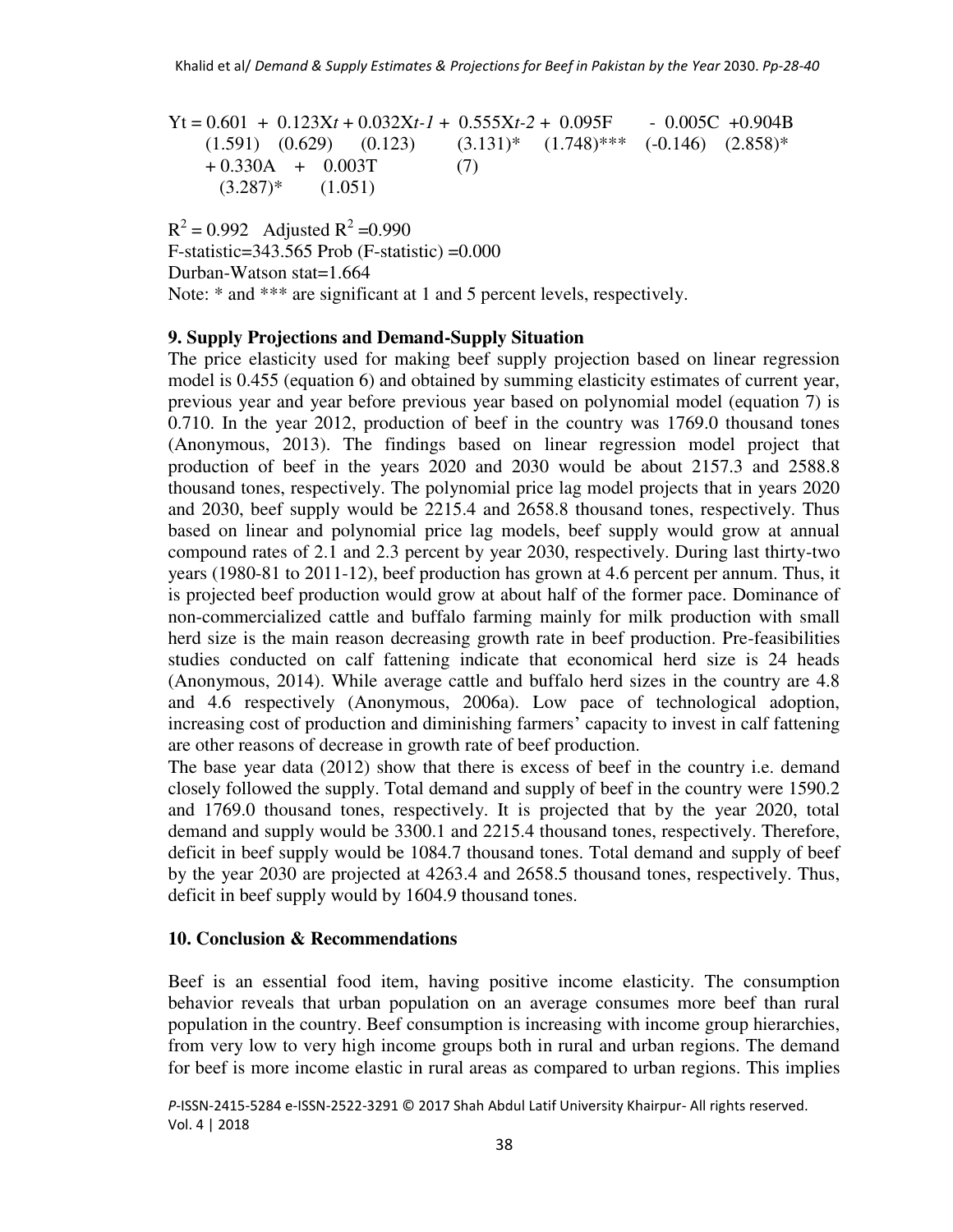that increase in per capita income of the people would stimulate demand for beef more in rural areas that in the urban regions. Own price elasticity of beef has a positive sign, indicating that instead of increase in beef prices in real terms over time, an increase in its demand has occurred. The demand for beef is expected to increase at higher rate than its production growth rate. This implies that deficiency in beef production would continue and even rise further in next two decades. Thus, policy reforms are required to encourage beef production in the country.

### **References:**

Agricultural Census Organization, (2006a). *All Pakistan Report. Livestock Census of Pakistan-2006.* Statistics Division, Agricultural Census Organization, Government of Pakistan, Lahore.

Agricultural Research Council, Ministry of National Food Security and Research, Government of Pakistan, Islamabad. (Available at:

[http://www.parc.gov.pk/index.php/en/2014-01-22-03-26-43\)](http://www.parc.gov.pk/index.php/en/2014-01-22-03-26-43)

Ahmad, M. and M. A. Chaudhry. (1993). *Demand and supply projections for major livestock Products for the year 2000 and new policy options*. Pak. J. Agric. Sci., 30 (2): 139-144.

Akmal, M. (1994). *The production and consumption of livestock food in Pakistan: A look into the Future.* Pakistan Development 33 (1): 19-39.

Bouis, H. E. (1992). *Food Demand elasticities by income group by urban and rural population for Pakistan.* Pak. Dev. Rev., 31(4): 997-1017.

Burney, N. A., and M. Akmal. (1991). *Food demand in Pakistan: An application of the extended linear expenditure system*. J. Agric. Econ., 42 (2): 185-195.

Dastagiri, M. B. (2004). *Demand and Supply Projections for livestock products in India*. National Centre for Agricultural Economics and Policy Research, Policy Paper 21, Chandu Press, Shakarpur, New Delhi, India. VII p.

Haq, Z. U., H. Nazli, K. Meilke, M. Ishaq, A. Khattak, et al (2011). *Food Demand Patterns in Pakistani Punjab*. Sarhad J. Agric., 27 (2): 305-311.

Pakistan Economic Survey (2010-11). *Economic Advisor's Wing*, Finance Division, Government of Pakistan, Islamabad.

Pakistan Economic Survey 2012-13. *Economic Advisor's Wing*, Finance Division, Government of Pakistan, Islamabad.

Planning & Development Division, (2006). *Pre-feasibility study for cattle farming and meat processing plant.* Employment and Research Section, Planning and Development Division, Government of Pakistan, Islamabad.

Prime Minister's Youth Business Loan, (Internet Downloaded, 2014). *Pre-feasibility study on fattening of buffalo/ cattle calves.* Prime Minister's Youth Business Loan, Pakistan

Swamy, G. and H. P. Binswanger. (1983). *Flexible consumer demand systems and linear estimation: Food in India.* American J. Agric., 65 (4): 675-684.

The Express Tribune (Internet Downloaded), 2011a. *Per capita poultry meat consumption only 4.2 kg.* The Express Tribune with the International New York Times.